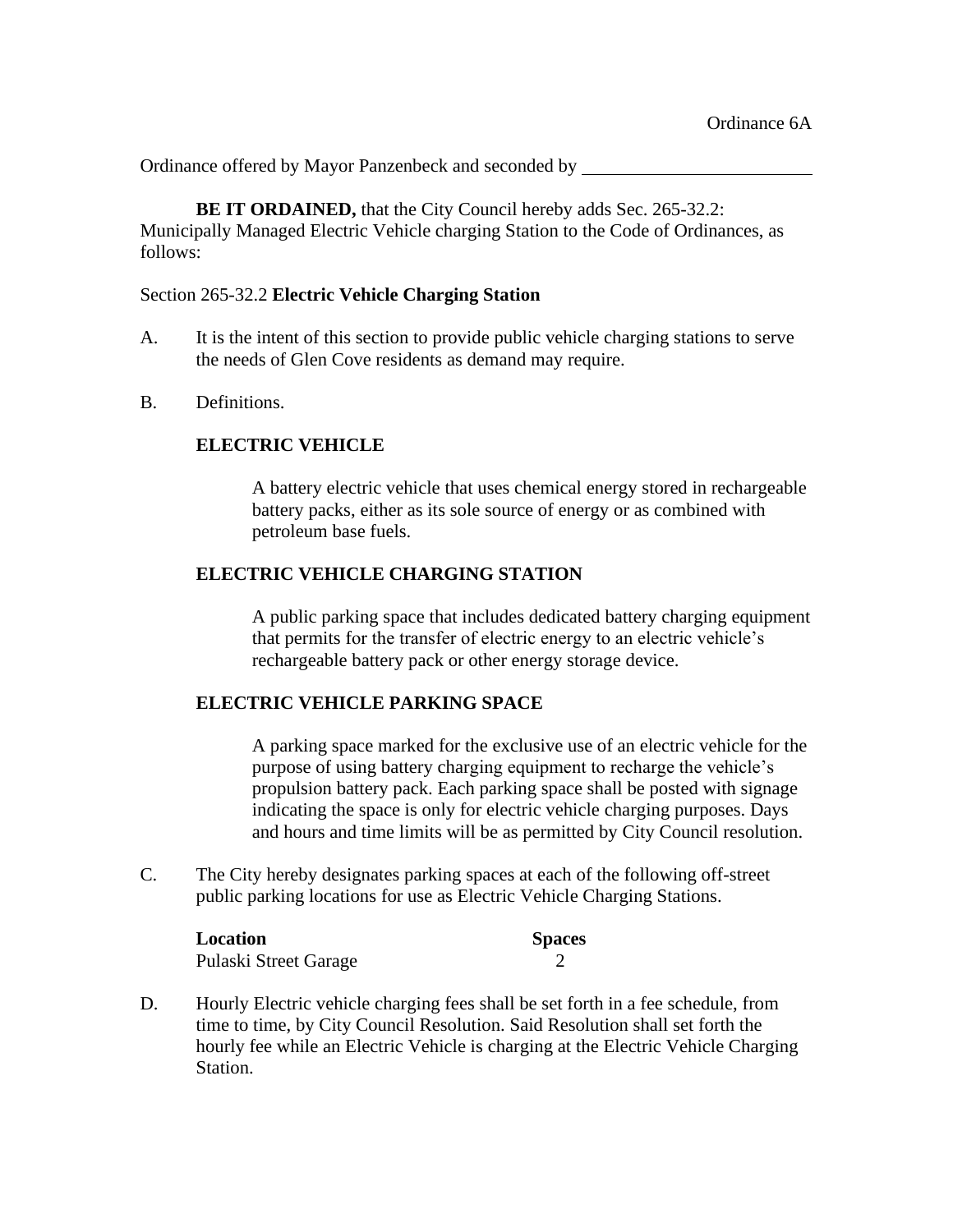It shall be a violation for a vehicle to remain in an electric Vehicle Parking Space for more than sixty minutes after it is fully charged or to occupy such Space while not charging its battery pack.

- E. Non-Electric Vehicles are prohibited from stopping, standing, or parking at Electric Vehicle Charging Stations.
- F. Violations.

(1) Offenders of this Section shall be subject to a fine of seventy-five dollars (\$75.00).

(2) Offenders of this Section may also be subject to other applicable fines in the City's Code of Ordinances

Resolution 6B

Resolution offered by Mayor Panzenbeck and seconded by

**WHEREAS,** the City desires to establish a fee to cover the costs for the public use of City owned electrical charging stations at the Pulaski Street garage; and

**WHEREAS,** the City has evaluated the cost to the City of said service to be \$0.263/per kilowatt hour; and

**NOW, THEREFORE BE IT RESOLVED,** that a fee for the public use of City charging stations be initially set at \$0.30/per kilowatt hr. with future adjustments as required to offset additional costs of the City.

Resolution 6C

Resolution offered by Mayor Panzenbeck and seconded by

**BE IT RESOLVED, that the City Council hereby amends the Memorandum of** Agreement, adopted December 30, 2021, between the City of Glen Cove and CSEA, Local 1000 AFSCME, AFL-CIO.

(See Attached)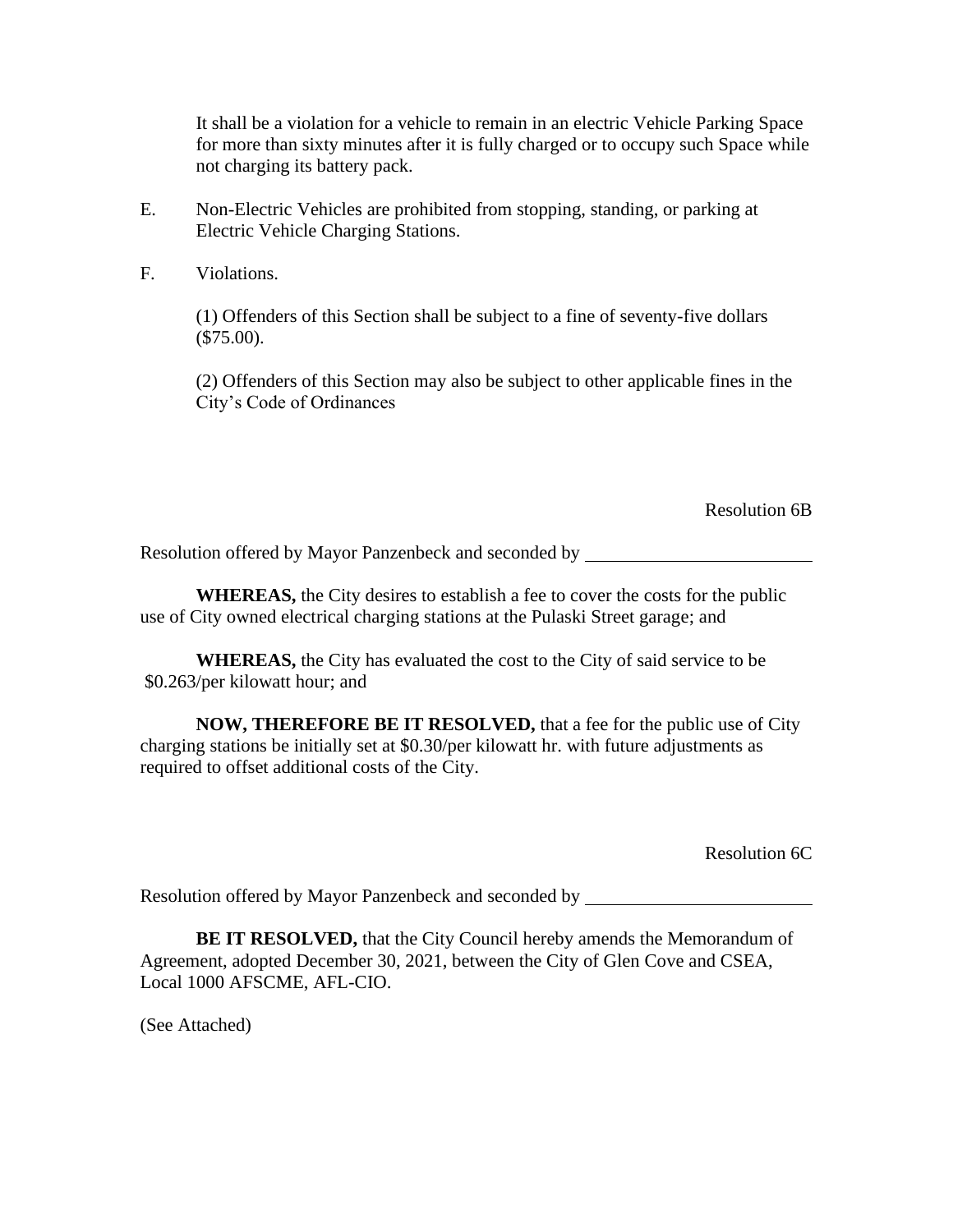**BE IT RESOLVED,** that the City Council hereby authorizes the Mayor to enter into a parking enforcement management services agreement with Fundamental Business Service, Inc. ("FBS") for the collection of delinquent City issued parking summonses for an initial term of three years, effective April 13, 2022 with an option to renew for another three-year period based on mutual consent of the parties at a cost not to exceed 29% of the amounts collected, the agreement additionally provides certain equipment, software and training, under a pilot program, for the purposes of issuing electronic parking violations at no cost to the City.

Funding: A3120-55409

Resolution 6E

Resolution offered by Mayor Panzenbeck and seconded by

**BE IT RESOLVED,** that the City Council hereby authorizes the Mayor to accept the proposal of and enter into an agreement with Newport Engineering, P.C., to provide professional services associated with the continued improvements/rehabilitation construction at Morgan Park, for an amount not to exceed fee inclusive of expenses of \$12,000.

Funding: H7140-52240-1821

Resolution 6F

Resolution offered by Mayor Panzenbeck and seconded by

**BE IT RESOLVED,** that the City Council hereby authorizes the Mayor to enter into a professional service agreement with H2M Architects and Engineers to provide an evaluation of the replacement of a 250,000 gallon elevated storage tank at Leech Circle, services to be performed in accordance with the City/H2M On-Call Services Agreement for the not to exceed fee, inclusive of expenses, of \$38,500.

Funding: H8300-52260-2011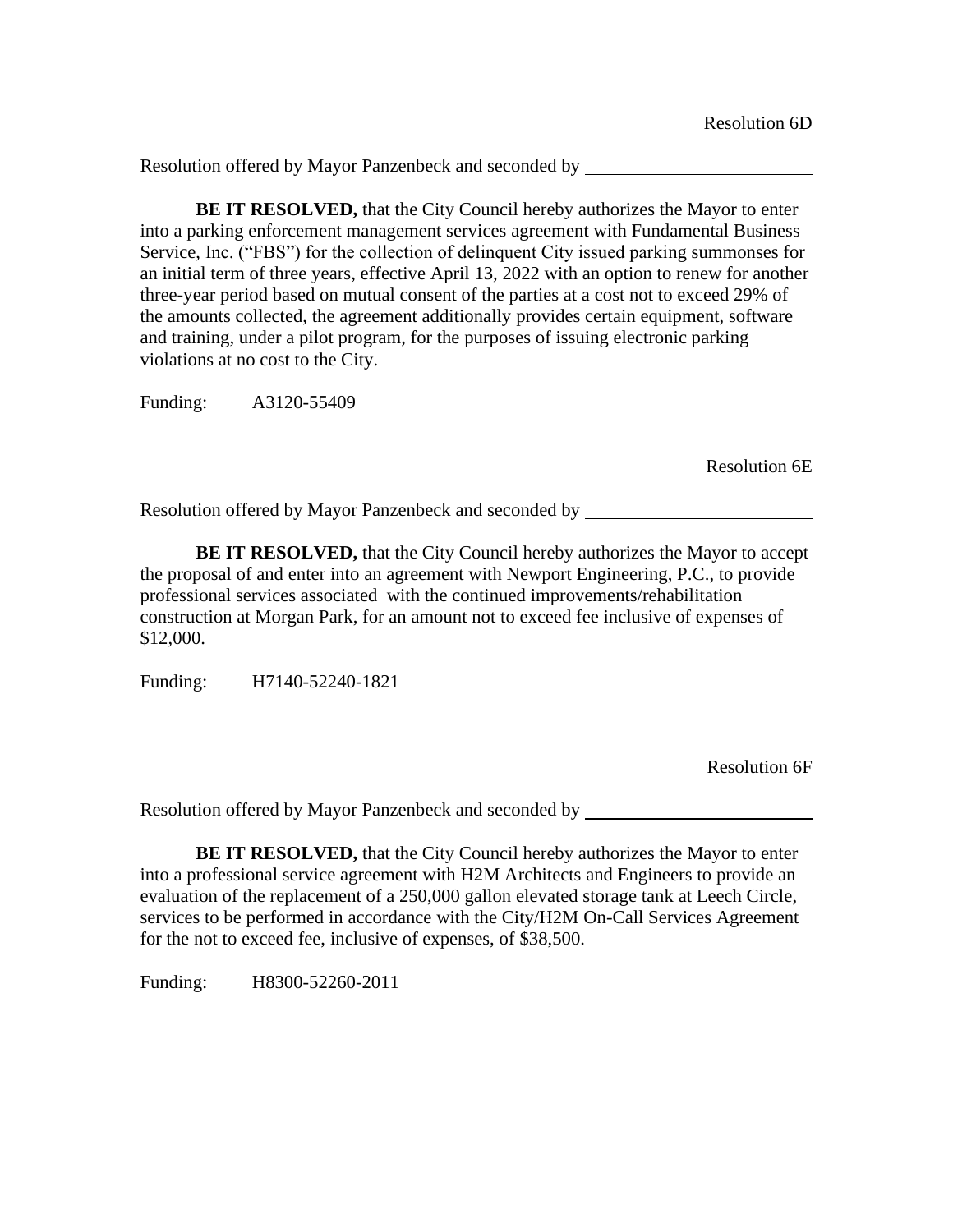**BE IT RESOLVED,** that the City Council hereby authorizes the Mayor to enter into an annual service agreement with North Shore Golf Car Service, Inc., retroactive to January 1, 2022, for the maintenance of 61 golf cars at the annual rate of \$10,950.00.

Funding: A7180-55438

Resolution 6H

Resolution offered by Mayor Panzenbeck and seconded by

**BE IT RESOLVED, that the City Council hereby authorizes the Mayor to accept** the proposal of and enter into an agreement with Anker's Electric Service, Inc., to obtain and install a transfer switch for a generator located at Duck Pond Road water facility, in the amount of \$54,529.00.

Funding: H8300-52260-2142

Resolution 6I

Resolution offered by Mayor Panzenbeck and seconded by

**BE IT RESOLVED,** that the City Council hereby accepts a grant in the amount of \$8,000 from Senate Majority Initiative Form, division of Criminal Justice Services, for services and expenses related to Glen Cove Police Department to combat gang violence through the continued funding of the PRIDE program and anti-gang education in local school districts.

Resolution 6J

Resolution offered by Mayor Panzenbeck and seconded by

**BE IT RESOLVED,** that the City Council hereby approves Budget Transfers and Amendments as submitted and reviewed by the City Controller.

(See Attached)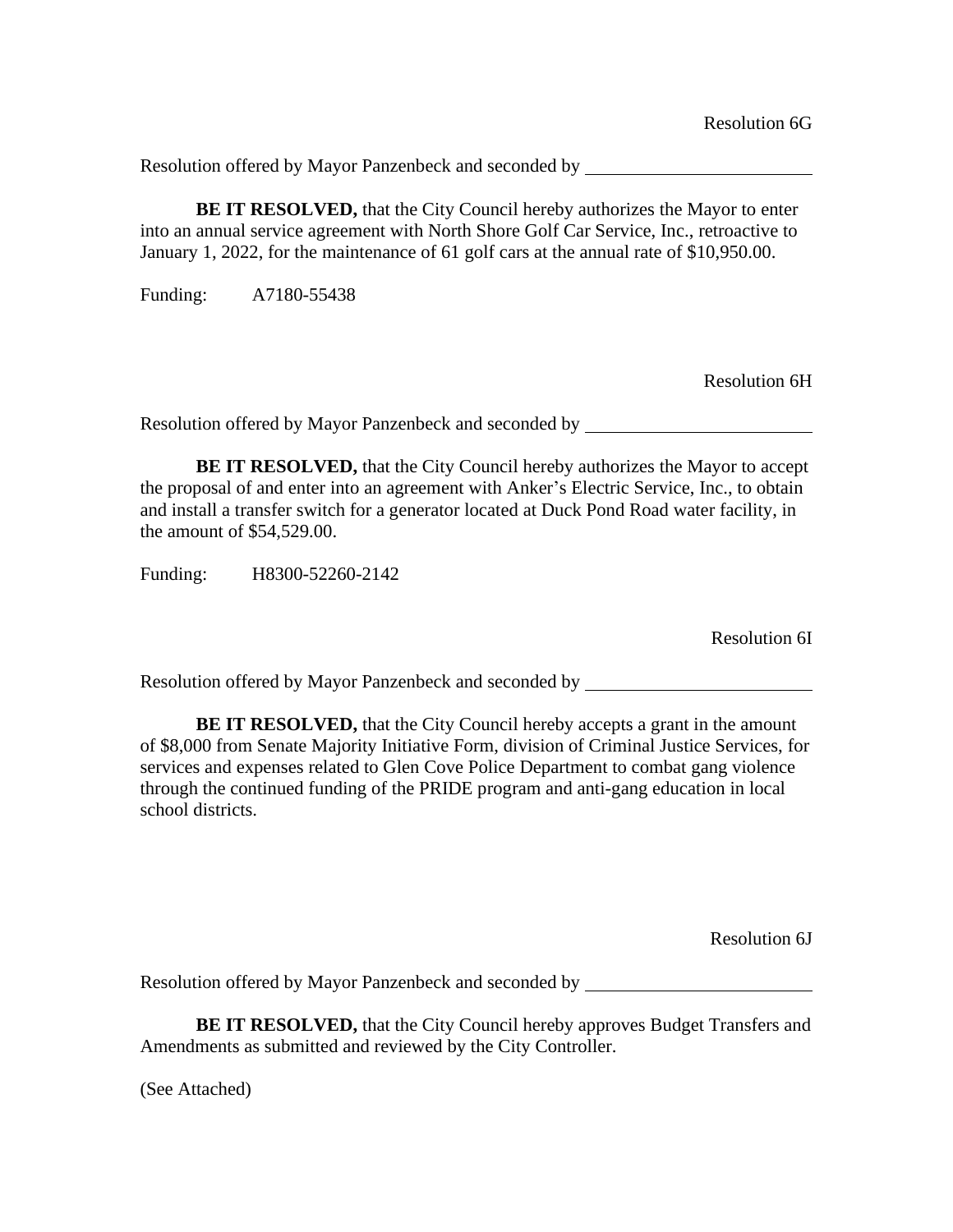**BE IT RESOLVED,** that the City Council hereby authorizes the purchase of a 2017 Ford Explorer, from the Inc. Village of Sands Point, for the Glen Cove Auxiliary Police, in the amount of \$5,000.

Funding: A3310-52250

Resolution 6L

Resolution offered by Mayor Panzenbeck and seconded by **Exercífical** 

**BE IT RESOLVED,** that the City Council hereby authorizes the Mayor to accept certain determinations of hearing officers and stipulations of settlement for Small Claims Assessment Review claims, and approves certain refunds.

| Sec.: 30 Block: 42 Lot: 593 |            |
|-----------------------------|------------|
| Sec.: 31 Block: 51          | Lot: $574$ |
| Sec.: 31 Block: 51          | Lot: $574$ |
| Sec.: 30 Block: 42          | Lot: 568   |

Funding: A1930-55950

Resolution 6M

Refund: \$388.16 Refund: \$388.16 Refund: \$329.10 Refund: \$656.20

Resolution offered by Mayor Panzenbeck and seconded by

**BE IT RESOLVED,** that the City Council hereby authorizes the Mayor to accept the proposal of and enter into an agreement with Tanner Consulting Group, to provide a golf ball trajectory study and plan for the Glen Cove Driving Range, in an amount not to exceed \$5,000.

Funding: H7180-52240-2202

Resolution 6N

Resolution offered by Mayor Panzenbeck and seconded by

**BE IT RESOLVED,** that the City Council hereby authorizes the Mayor to enter into a service agreement with Stryker, to provide preventive maintenance, inspection and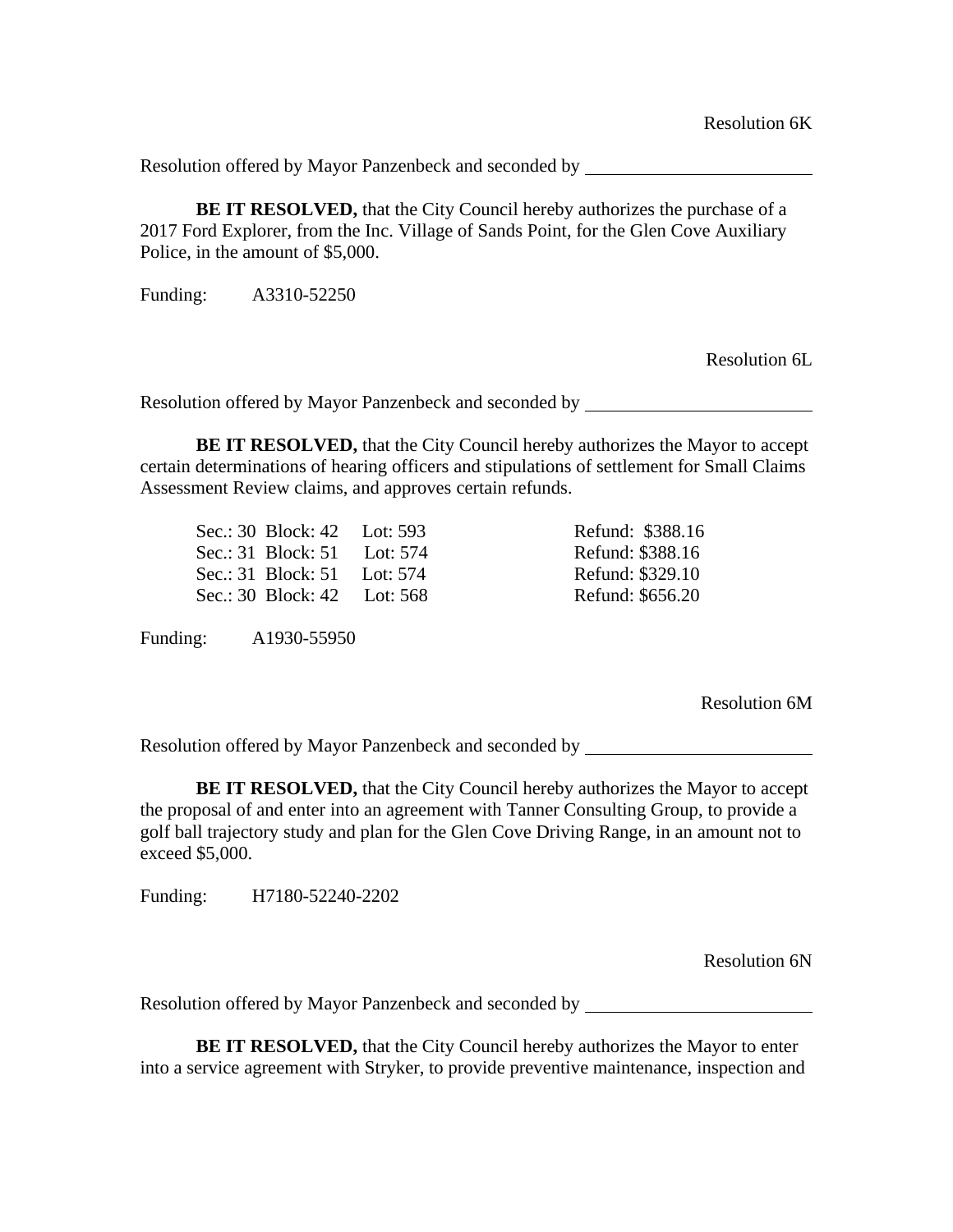unlimited repairs for cardiac monitors, effective July 8, 2022 through July 7, 2023, in the amount of \$9,822.60.

Funding: A4540-55407

Resolution 6O

Resolution offered by Mayor Panzenbeck and seconded by

**BE IT RESOLVED,** that the City Council hereby authorizes the Mayor to enter into an annual preventative maintenance service agreement with Hilo Equipment  $\&$ Services for two (2) garage doors, in the amount of \$250, approximately every 180 days, not to exceed \$1,000 per year.

Funding: A4540-55407

Resolution 6P

Resolution offered by Mayor Panzenbeck and seconded by

**BE IT RESOLVED,** that the City Council hereby authorizes the Mayor to enter into an agreement with Claynation for the City of Glen Cove Youth Bureau Summer Program, for five (5) sessions between July 5<sup>th</sup> through August 5<sup>th</sup>, 2022, at a rate of \$15.00 per child.

Funding: A7050-55448

Resolution 6Q

Resolution offered by Mayor Panzenbeck and seconded by

**BE IT RESOLVED,** that the City Council hereby authorizes the Mayor to enter into an agreement with Laser Bounce for the City of Glen Cove Youth Bureau Summer Program, for July 29, 2022, at a rate of \$19.95 per child and \$7.50 per camp counselor.

Funding: A7050-55448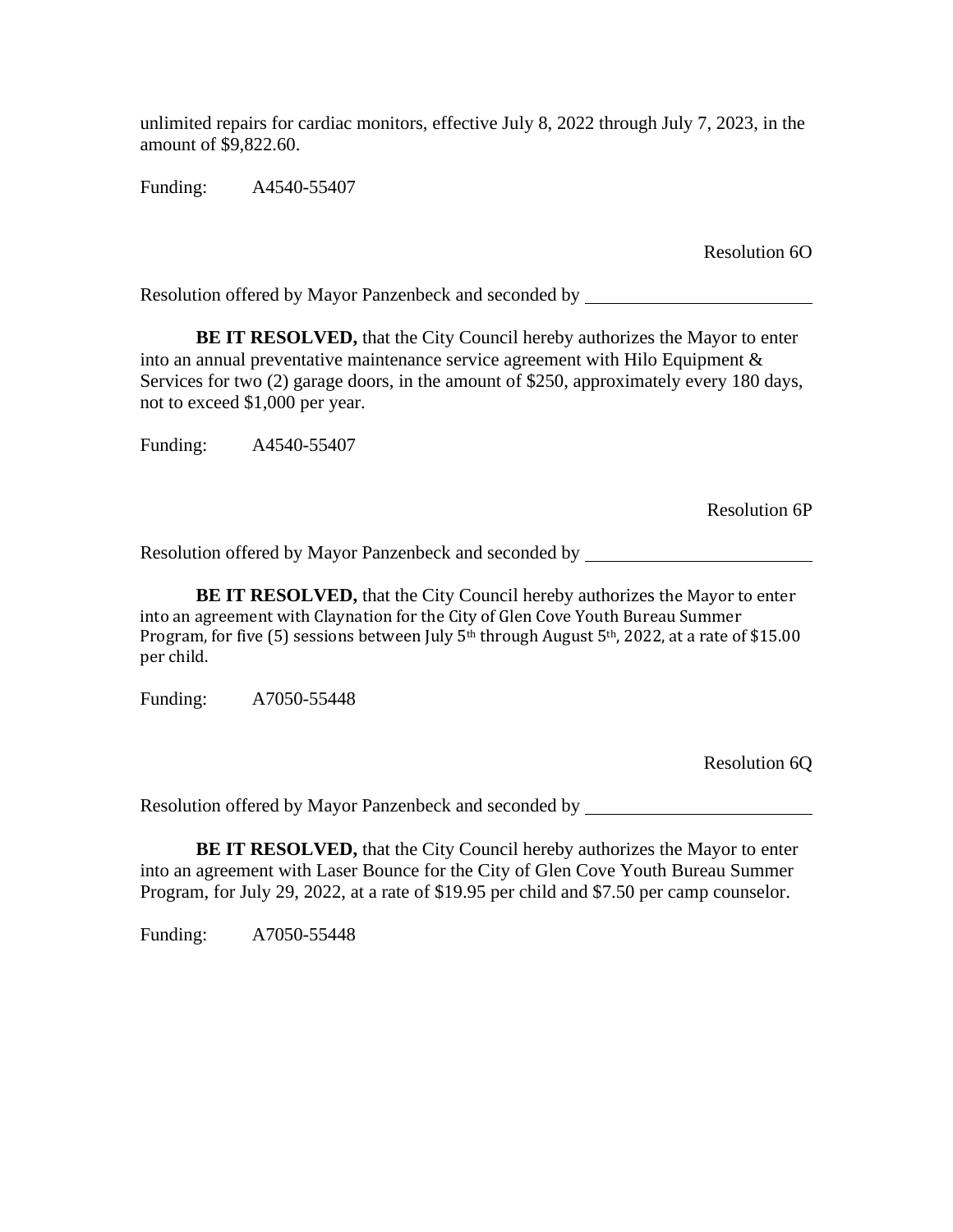**BE IT RESOLVED,** that the City Council hereby authorizes the Mayor to enter into an agreement with Active Kidz for the City of Glen Cove Youth Bureau Summer Program, on July 15, 2022, at a rate of \$22.00 per child plus \$75 Janitorial fee.

Funding: A7050-55448

Resolution 6S

Resolution offered by Mayor Panzenbeck and seconded by

**BE IT RESOLVED,** that the City Council hereby authorizes the Mayor to enter into an agreement with Christopher MacDonald, for the City of Glen Cove Youth Services and Recreation, to provide tennis lessons to be held at Stanco Park Courts for eleven weeks, four nights per week, June 13 through August 18, 2022, in the amount of \$165 per day for a maximum of 28 days for regular session and \$330 per day for double session, August 8 – August 12, 2022.

Funding: A7055-55433

Resolution 6T

Resolution offered by Mayor Panzenbeck and seconded by

**BE IT RESOLVED,** that the City Council hereby authorizes Police Officers Vincent Oppedisano, Christopher Pascucci, Andrew Mozer and Gregory Denk to attend Weight School at Suffolk County Fire Academy April 28 and April 29, 2022, in the total amount of \$1,185.40.

Funding: A3120-51140

Resolution 6U

Resolution offered by Mayor Panzenbeck and seconded by

**BE IT RESOLVED,** that the City Council hereby authorizes RXR, along with the City of Glen Cove Youth Services and Recreation to hold the "First Annual Garvies Point Kite Festival", to be held at Garvies Point Park on April 30, 2022, with a rain date of May 1, 2022, 10:00 a.m. to 1:00 p.m.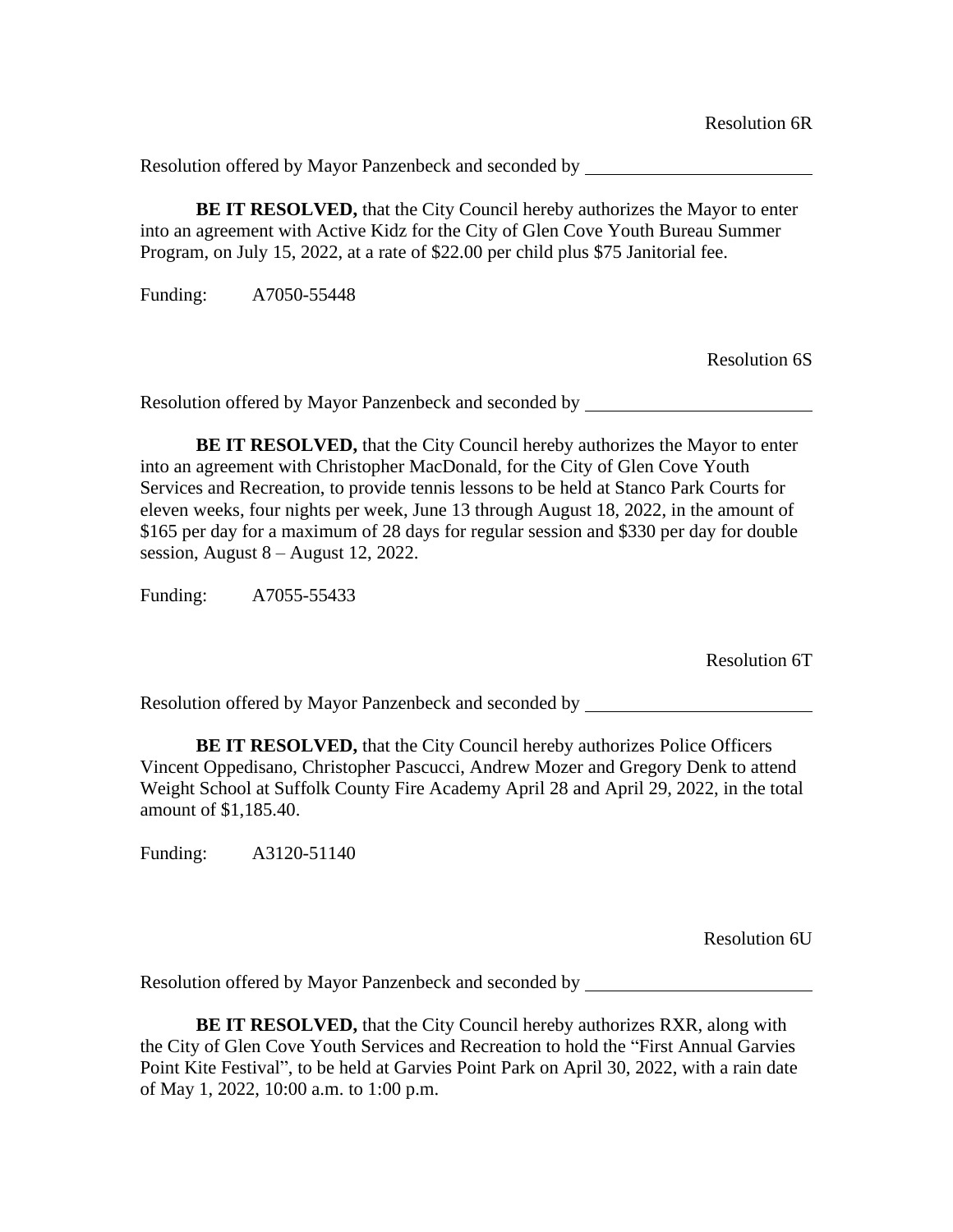**BE IT RESOLVED,** that the City Council hereby authorizes the City of Glen Cove Memorial Day Parade Committee to hold their annual Memorial Day Parade on May 30, 2022 and the closing of certain streets, 11:00 a.m. to 3:00 p.m.

Resolution 6W

Resolution offered by Mayor Panzenbeck and seconded by

**BE IT RESOLVED,** that the City Council hereby authorizes The Cadillac Guys to hold car shows, May 10, June 14, July 12, August 9 and September 13, 2022, 5:30 p.m. to 9:00 p.m., and the closing of School Street, Bridge Street and Glen Street.

Resolution 6X

Resolution offered by Mayor Panzenbeck and seconded by

**BE IT RESOLVED,** that the City Council hereby authorizes St. Boniface Martyr Church to erect 20 lawn signs May 9, 2022 through May 20, 2022, to advertise their annual "Feast by the Shore at Tappen Beach".

Resolution 6Y

Resolution offered by Mayor Panzenbeck and seconded by \_\_\_\_\_\_\_\_\_\_\_\_\_\_\_\_\_\_\_\_\_\_\_\_\_

**BE IT RESOLVED, that the City Council hereby authorizes the Nicholas** Pedone Foundation, Ltd. to hold their annual Nicholas Pedone 5K run/walk, on August 28, 2022, and the closing of certain roads, 8:30 a.m. to 11:30 a.m.

Resolution 6Z

Resolution offered by Mayor Panzenbeck and seconded by

**BE IT RESOLVED, that the City Council hereby authorizes Rescue Paw** Foundation to hold a "Dog Adoption Event" at Garvies Point Dog Park, April 24, 2022, 12:00 p.m. to 4:00 p.m.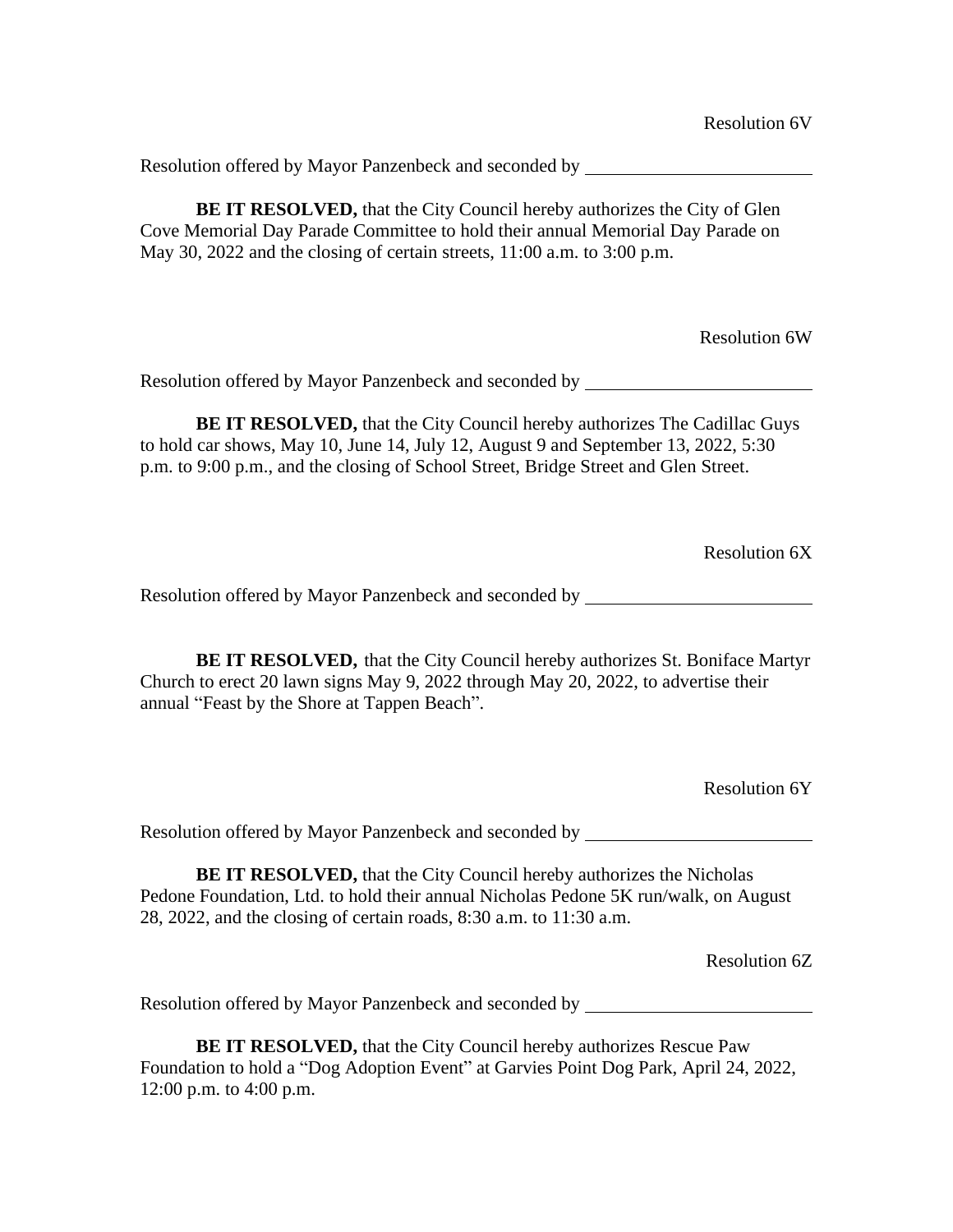**WHEREAS,** the State of New York provides financial aid for household hazardous waste programs; and

**WHEREAS,** the City of Glen Cove, herein called MUNICIPALITY, has examined and duly considered the applicable laws of the State of New York and the MUNICIPALITY deems it to be in the public interest and benefit to file an application under these laws; and

**WHEREAS,** it is necessary that a Contract by and between THE PEOPLE OF THE STATE OF NEW YORK, herein called the STATE, and the MUNICIPALITY be executed for such STATE Aid;

**NOW, THEREFORE, BE IT RESOLVED BY,** the Glen Cove City Council,

- 1. That the filing of an application in the form required by the State of New York in conformity with applicable laws of the State of New York including all understanding and assurances contained in said application is hereby authorized.
- 2. That Mayor Pamela Panzenbeck, or his/her designee is directed and authorized as the official representative of the MUNICIPALITY to act in connection with the application and to provide such additional information as may be required and to sign the resulting contract if said application is approved by the STATE:
- 3. That the MUNICIPALITY agrees that it will fund the entire cost of said household hazardous waste program and will be reimbursed by the State for the State share of such costs.
- 4. That this resolution shall take effect immediately.